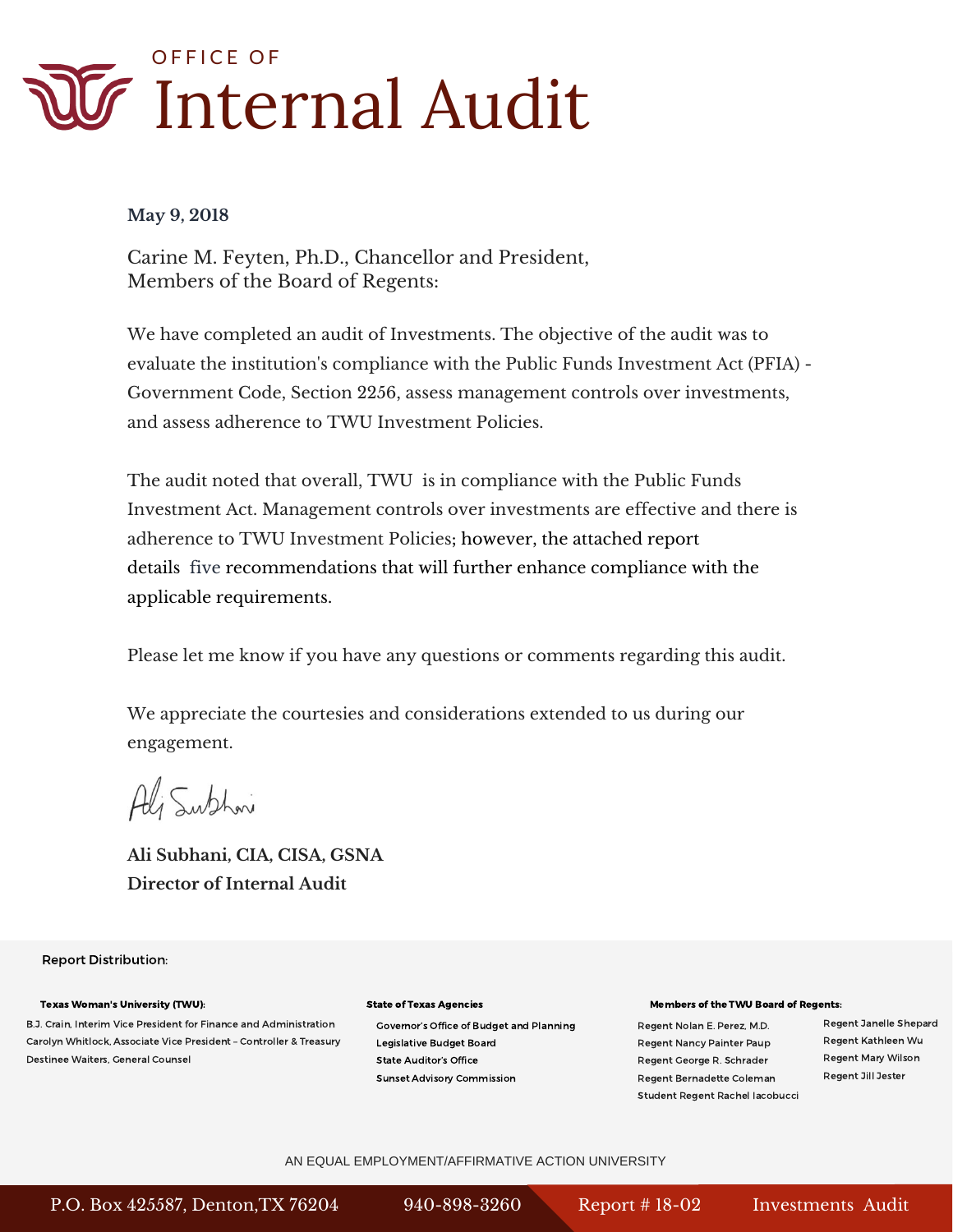

### TABLE OF CONTENTS

| <b>Executive Summary</b>                 | 3  |
|------------------------------------------|----|
| <b>Background</b>                        | 4  |
| <b>Audit Objective</b>                   | 5  |
| Scope                                    | 5  |
| Methodology                              | 5  |
| <b>Observations</b>                      | 6  |
| Conclusion                               | 13 |
| <b>Staff Assigned to the Audit</b>       | 13 |
| <b>Priority Findings and Risk Matrix</b> | 14 |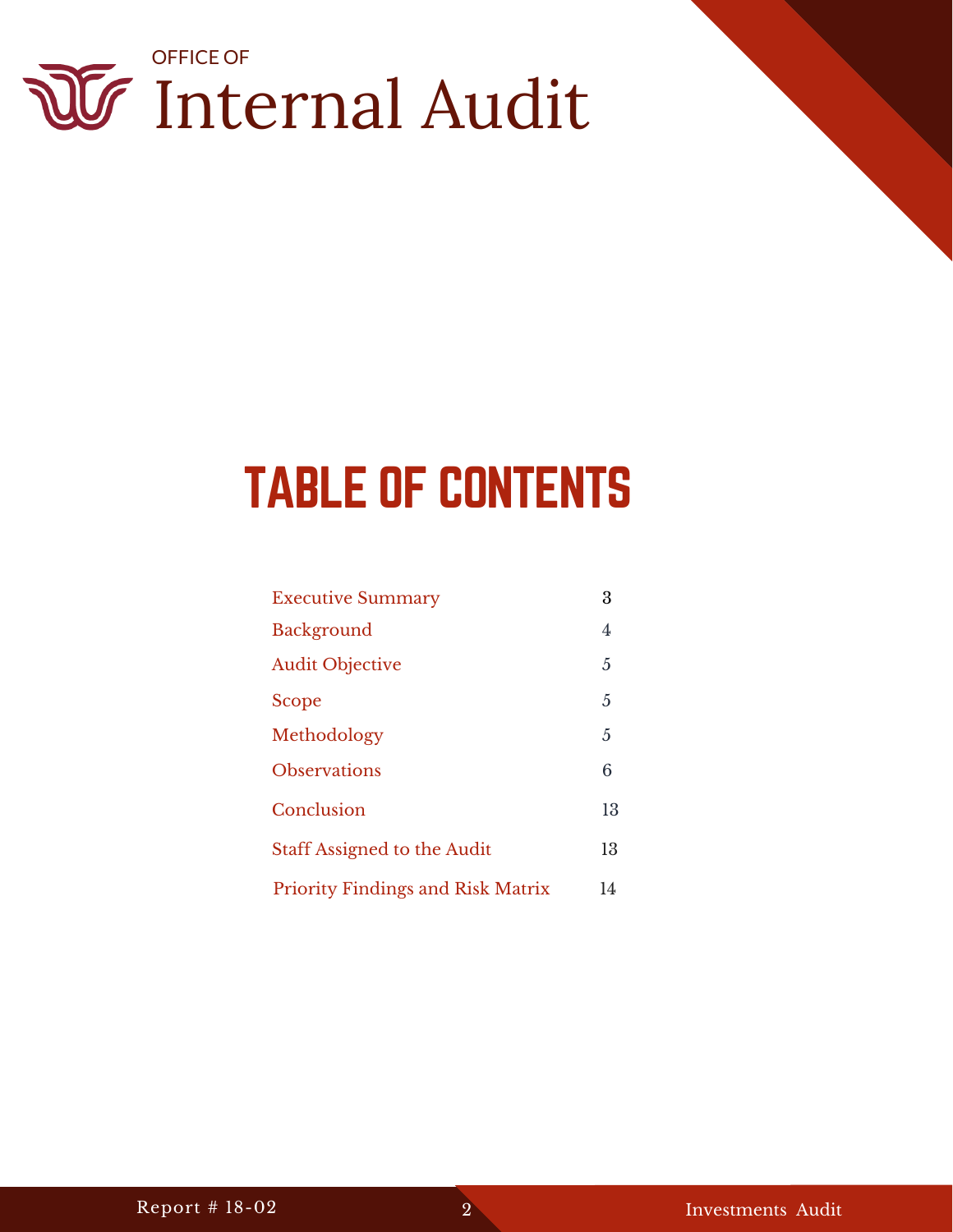# EXECUTIVE SUMMARY

### AUDIT OBJECTIVE AND SCOPE

The objective of the audit was to evaluate the institution's compliance with the Public Funds Investment Act (PFIA) - Government Code, Section 2256, assess management controls over investments, and assess adherence to TWU Investment Policies. The scope of our audit was fiscal years 2016 and 2017. We concluded our fieldwork on April 26, 2018.

### AUDIT RECOMMENDATIONS

| Recommendation                                                                                            | Risk Level    | <b>Estimated Implementation Date</b> |
|-----------------------------------------------------------------------------------------------------------|---------------|--------------------------------------|
| 1. Ensure Investment Training is Completed & Legislative<br>Changes to the PFIA are Reported to the Board | <b>Medium</b> | October 2018                         |
| 2. Enhance the Records Retention Schedule to Facilitate<br>Retention of Investment Documentation          | <b>Medium</b> | October 2018                         |
| <b>3.</b> Ensure that Reporting Methodology is Documented                                                 | <b>Medium</b> | October 2018                         |
| 4. Ensure the Audit of Investments is Completed<br>and Filed Timely                                       | Low           | October 2018                         |
| 5. Ensure Annual Investment Reports & Investment<br>Policies are Properly Filed                           | Low           | October 2018                         |

#### A U D I O B J E O B J E A N A D E O P E A E A T D E S I G N A T E D M A N A G E M E N T

#### **Responsible Vice President**

BJ Crain Interim Vice President Finance and Administration

### **Responsible Party**

Carolyn Whitlock Associate Vice President Controller and Treasury

### R e c o m m e n d a t i o n C O N C L U S I O N

Overall, TWU is in compliance with the Public Funds Investment Act. Management controls over investments are effective and there is adherence to TWU Investment Policies.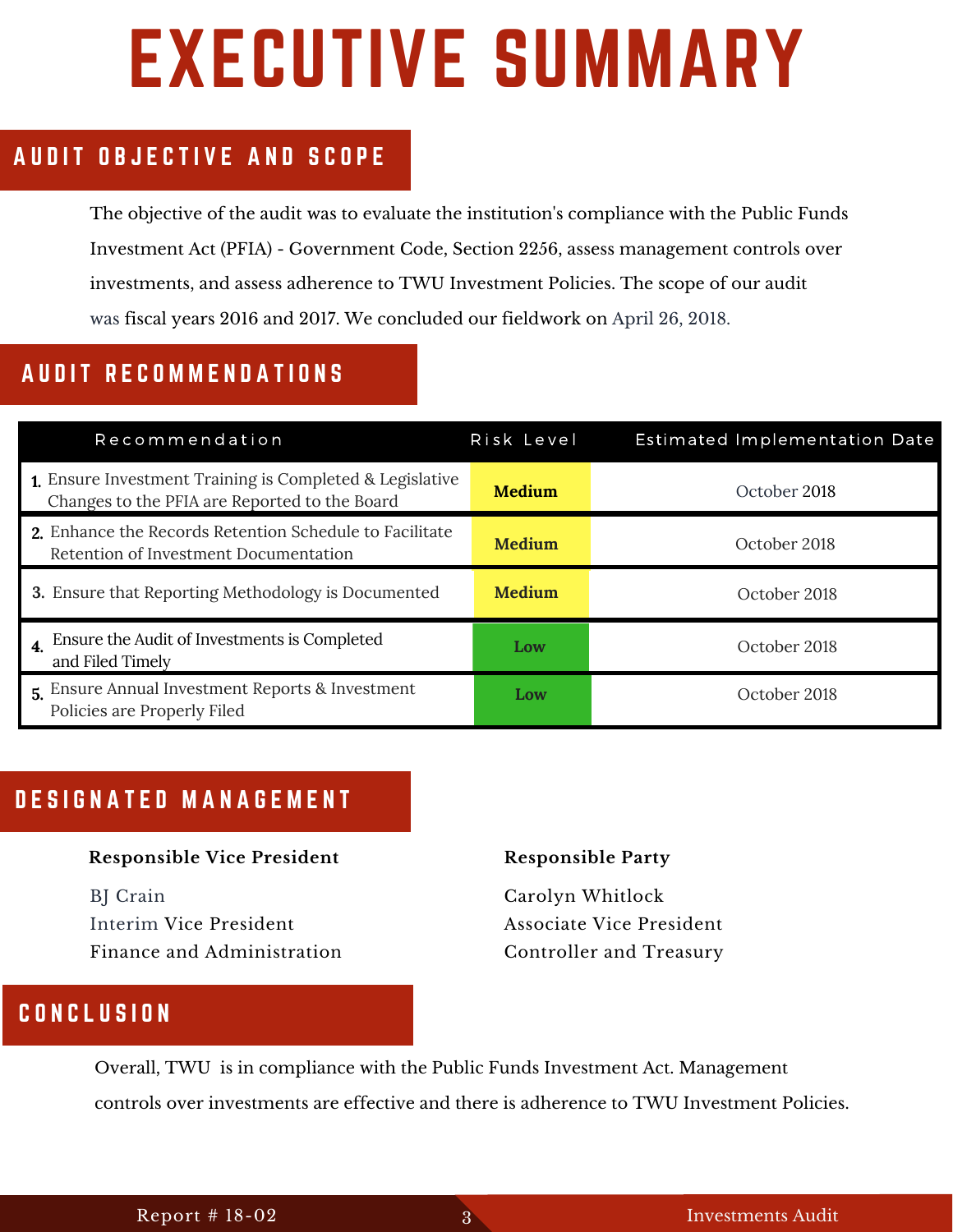# BACKGROUND

The Public Funds Investment Act (PFIA) recorded on the Government Code, Section 2256, provides guidance to state agencies related to investment policies, strategies, standards of care, board and investment officer(s) responsibilities, authorized investments, internal reporting requirements and other miscellaneous provisions. The General Appropriations Act (84th Legislature),

Article III,<u>Rider 5 - Investment Reports</u> and the State [Auditor's Office further detailed investment-related](http://www.statutes.legis.state.tx.us/Docs/GV/htm/GV.2256.htm) provisions that higher education institutions are responsible for. The audit of investments is required at least once every two years per section 2256.005 (n) of the PFIA. Among other things, TWU is responsible for:

- Adopting and annually reviewing investment policies and strategies that reflect standards of care for investments
- Designating investment officers and obtaining conflict of interest disclosures
- Obtaining certification from external businesses engaging in investment transactions with TWU by acknowledging the receipt of the University's investment policy
- Performing and filing a compliance audit of investments each biennium
- Training board members and investment officers on PFIA responsibilities and requirements
- Preparing and presenting a report to the governing body on legislative changes to the PFIA
- Properly preparing, filing and posting quarterly and annual investments reports

Report # 17-02 Report # 18-02 <sup>4</sup> Precursor Chemicals & Apparatus Audit Report #18-01 JAMP Audit Investments Audit 4

### **INVESTMENTS PER THE ANNUAL INVESTMENT REPORT**



● Long Term ● Endowments ● Investment Pools ● Other \*Increase in 2017 due to construction activity on campus

### **STRENGTHS NOTED**

Investment policies are in place and contain strategies, standards of care and other required provisions

Investment reports are prepared in the prescribed format and with the required content

Investment pools and other investments in the portfolio comply with PFIA requirements

Annual tracking reports and other disclosures required by the SAO are completed and available online

Investment reports are reviewed by the Office of Internal Audit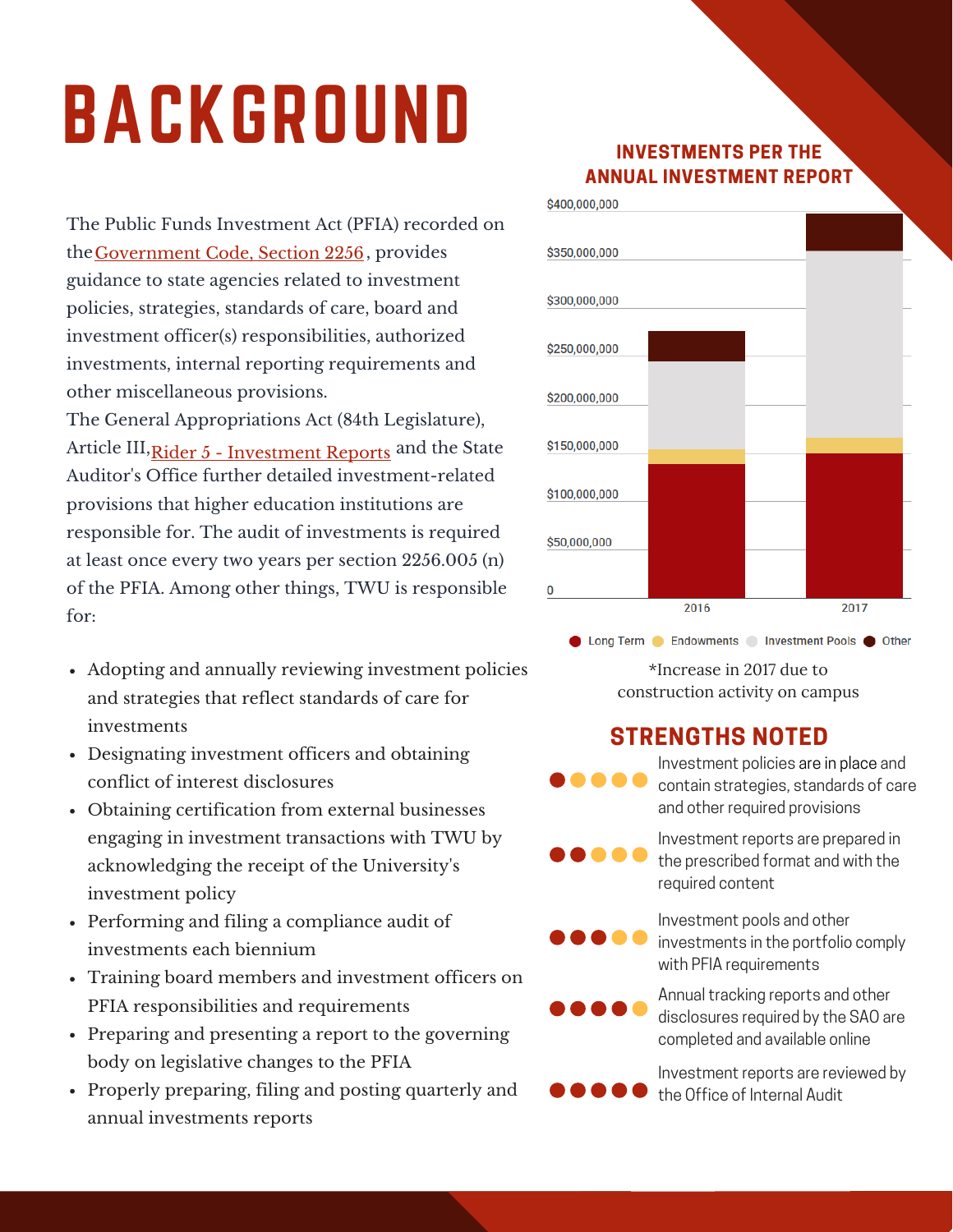### Internal Audit OFFICE OF AUDIT OBJECTIVE

The objective of the audit was to evaluate the institution's compliance with the Public Funds Investment Act (PFIA) -Government Code, Section 2256, assess management controls over investments, and assess adherence to TWU Investment Policies.

### **SCOPE**

The scope of our audit was fiscal years 2016 and 2017. We concluded our fieldwork on April 26, 2018.

### METHODOLOGY

To satisfy our objectives, we performed the following:

- Gained an understanding of requirements outlined in the PFIA, the Rider 5 and other related provisions from the State Auditor's Office.
- Interviewed personnel to gain an understanding of processes relating to investments.
- Reviewed TWU's investment policies and investment portfolio.
- Identified investment types in the Institution's investment portfolio and reviewed for compliance with the PFIA.
- Reviewed annual investment reports for content, format and filing requirements.

We conducted our examination in conformance with the guidelines set forth in The Institute of Internal Auditor's International Standards for the Professional Practice of Internal Auditing. The Standards are statements of core requirements for the professional practice of internal auditing. Additionally, we conducted the audit in accordance with generally accepted government auditing standards. Those standards require that we plan and perform the audit to obtain sufficient, appropriate evidence to provide a reasonable basis for our findings and conclusions based on our audit objectives. We believe that the evidence obtained provides a reasonable basis for our findings and conclusions based on our audit objectives. The department is not in compliance with peer review requirements mandated by governmental auditing standards; the peer review has been scheduled for the first quarter of fiscal year 2019.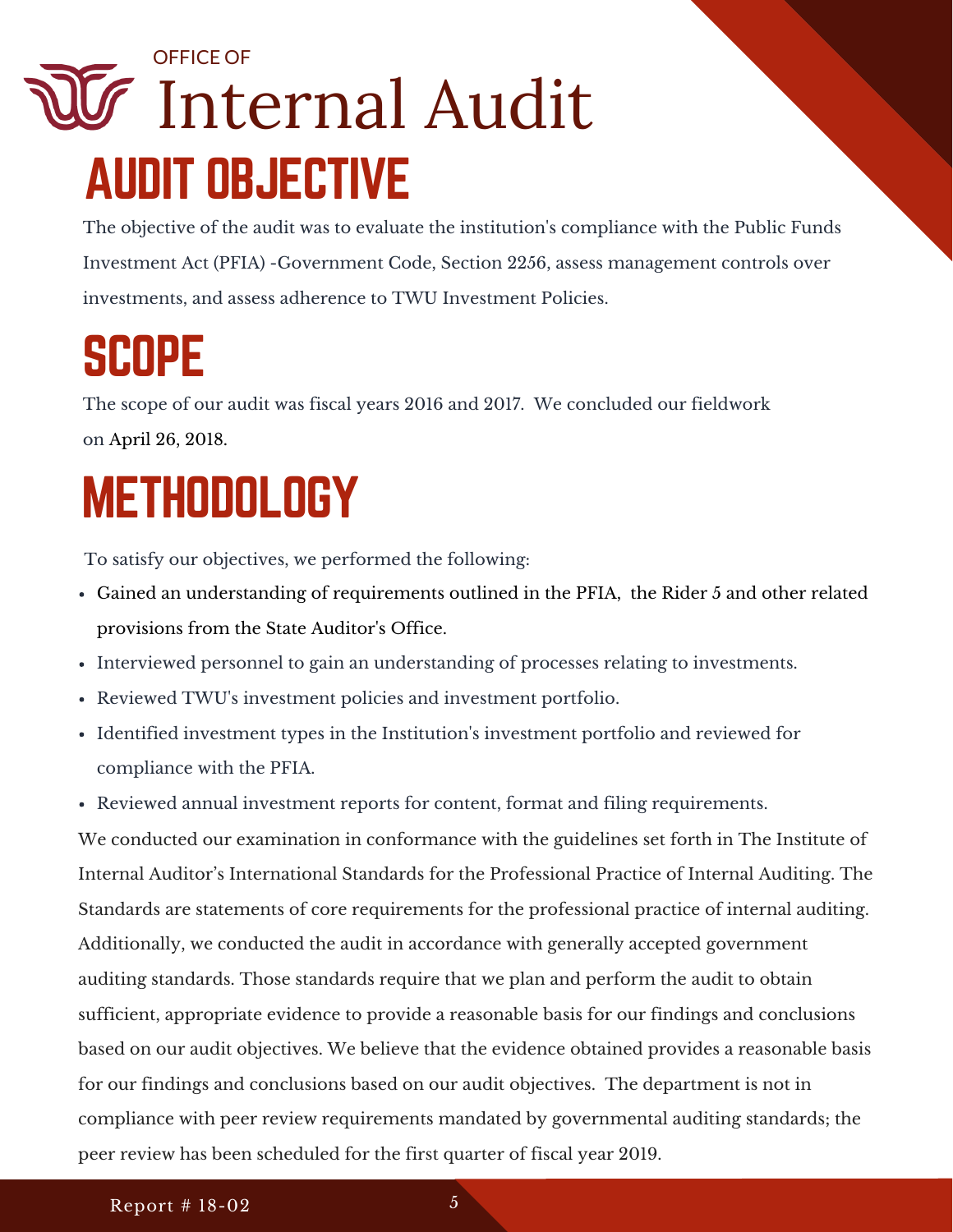## **OBSERVATIONS** Internal Audit OFFICE OF

### **1. Ensure Investment Training is Completed and Legislative Changes to the PFIA are Reported to the Board**

Sec. 2256.007 Investment Training; State Agency Board Members and Officers states:

*(a) Each member of the governing board of a state agency and its investment officer shall attend at least one training session relating to the person's responsibilities under this chapter within six months after taking office or assuming duties.* 

*(d) An investment officer shall attend a training session not less than once each state fiscal biennium and may receive training from any independent source approved by the governing body of the state agency. The investment officer shall prepare a report on this subchapter and deliver the report to the governing body of the state agency not later than the 180th day after the last day of each regular session of the legislature.* 

Additionally, TWU Investment Policy 4.03 states:

*The VPFA and Investment Officer shall attend training by an independent source approved by the Board of Regents not less than once each state fiscal biennium.* 

It was determined that a member of the Board of Regents (Student Regent) who is a non-voting member of the board did not attend a training session relating to responsibilities under Sec. 2256.007. In addition, the Interim Vice President for Finance (IVPFA) did not complete investment training during the biennium as required by institutional policy. The IVPFA was scheduled to attend training, however, due to a last minute request to attend a legislative session, the IVPFA was unable to attend training as initially planned. Additionally, during the 85th Legislative Session, changes were made to the Public Funds Investment Act (PFIA). The changes were effective as of June 2017 and appear to only impact investments made after the effective date. However, no report was provided to the Board of Regents communicating the changes.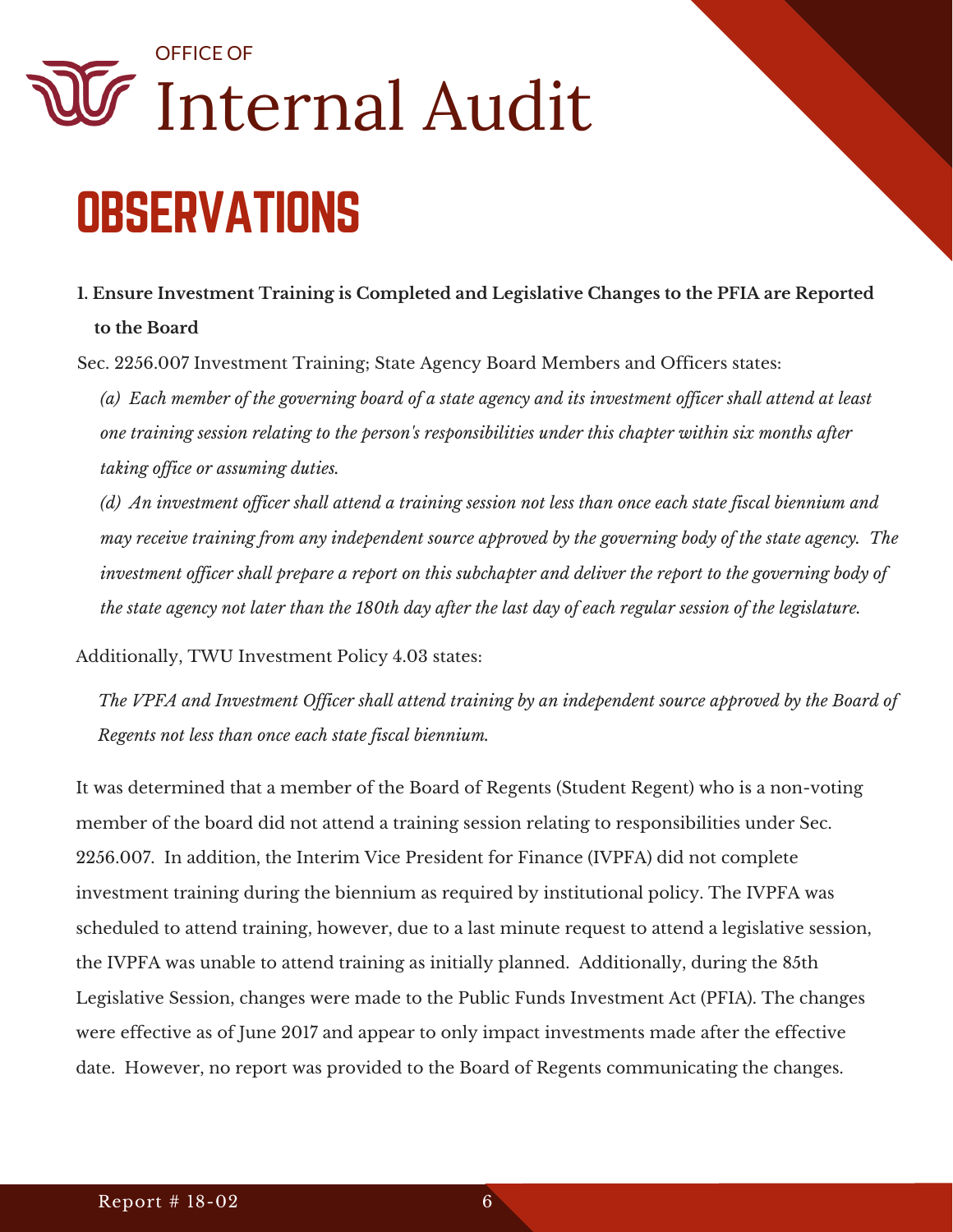## Internal Audit OFFICE OF **OBSERVATIONS**

The lack of training among members of the Board and Senior Management may have a detrimental impact on awareness of current investment-related responsibilities.

**Recommendation:** The Office of the General Counsel should ensure that all board members attend a training session on the Public Funds Investment Act within six months after taking office or assuming duties. Also, the Vice President for Finance and Administration should ensure to attend investment training each biennium. Moreover, a report on legislative changes to the PFIA should be presented to the Board of Regents no later than the 180th day after the last day of each regular session of the legislature.

**Management's Response:** The incoming permanent Vice President for Finance and Administration and the Associate Vice President for Finance, Controller & Treasury (AVP) will complete the required training each biennium. Also, the required report to the Board of Regents regarding changes to the PFIA will be submitted to the Board of Regents no later than the February Board Meeting following the legislative session.

The Public Funds Investment Act (Texas Government Code, Section 2256.007) specifies mandatory investment training requirements for elected and appointed officials. The Office of General Counsel shall remind each new Regent, upon their appointment, of their obligation to attend at least one training session relating to their investment responsibilities within six months after taking office or assuming duties and shall provide each Regent access to the required investment training video entitled, "Protecting Public Funds: Responsibilities of Governing Boards under the Public Funds Investment Act".

#### **Person Responsible for Implementation:**

BJ Crain, Interim Vice President for Finance and Administration Carolyn Whitlock, Associate Vice President - Controller and Treasury Destinee Waiters, General Counsel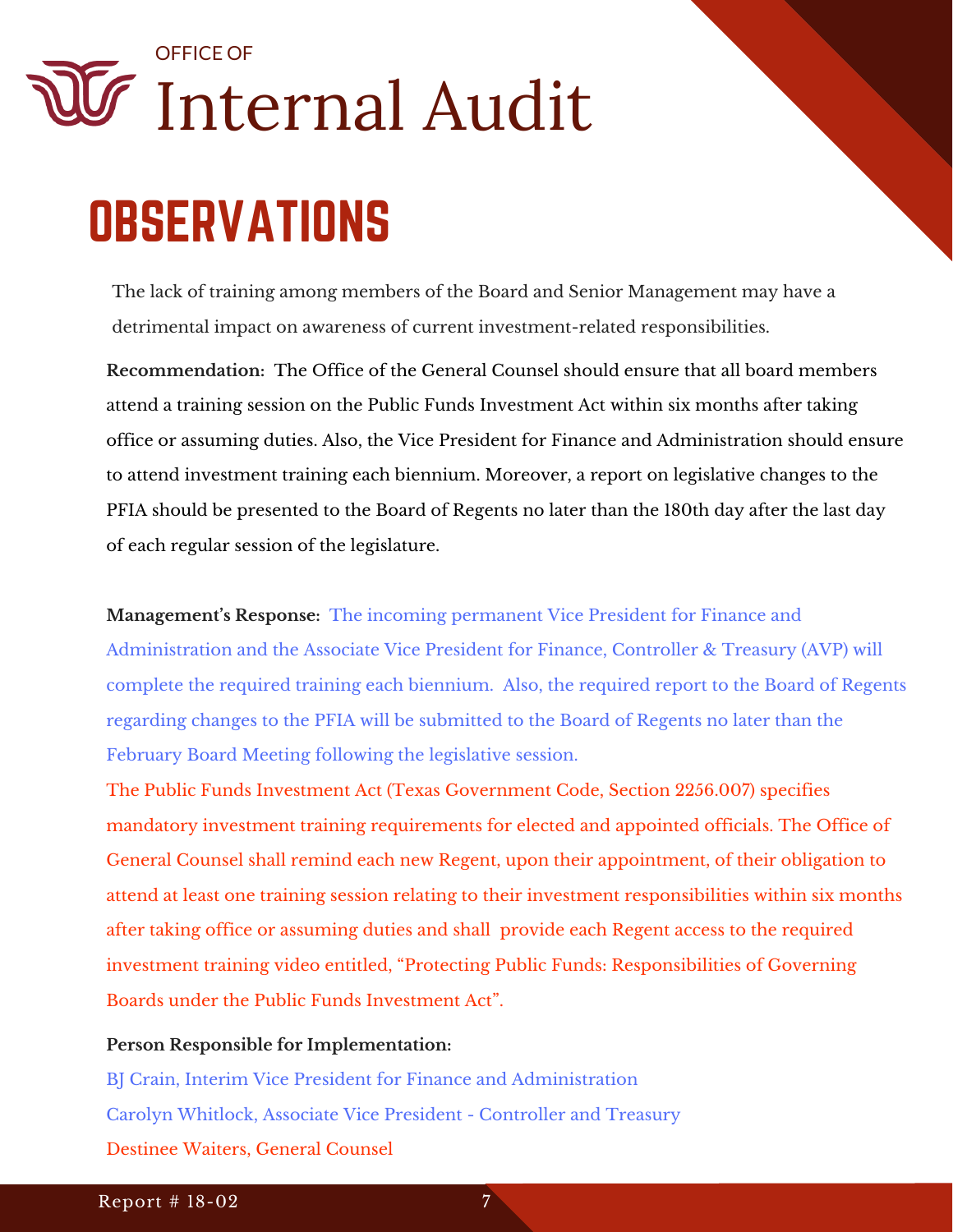### O FFICE OF Internal Audit

### **OBSERVATIONS**

#### **2. Enhance the Records Retention Schedule to Facilitate Retention of Investment**

#### **Documentation**

Sec. 2256.005. Investment Policies; Investment Strategies; Investment Officer states:

*(k) A written copy of the investment policy shall be presented to any business organization offering to engage in an investment transaction with an investing entity ...... The qualified representative of the business organization offering to engage in an investment transaction with an investing entity shall execute a written instrument in a form acceptable to the investing entity and the business organization substantially to the effect that the business organization has:* 

 *(1) received and reviewed the investment policy of the entity; and* 

 *(2) acknowledged that the business organization has implemented reasonable procedures and controls in an effort to preclude investment transactions conducted between the entity and the organization that are not authorized by the entity's investment policy, except to the extent that this authorization:* 

- *(A) is dependent on an analysis of the makeup of the entity's entire portfolio;*
- *(B) requires an interpretation of subjective investment standards; or*
- *(C) relates to investment transactions of the entity that are not made through accounts or other contractual arrangements over which the business organization has accepted discretionary investment authority.*

*(l) The investment officer of an entity may not acquire or otherwise obtain any authorized investment described in the investment policy of the investing entity from a business organization that has not delivered to the entity the instrument required by Subsection (k).*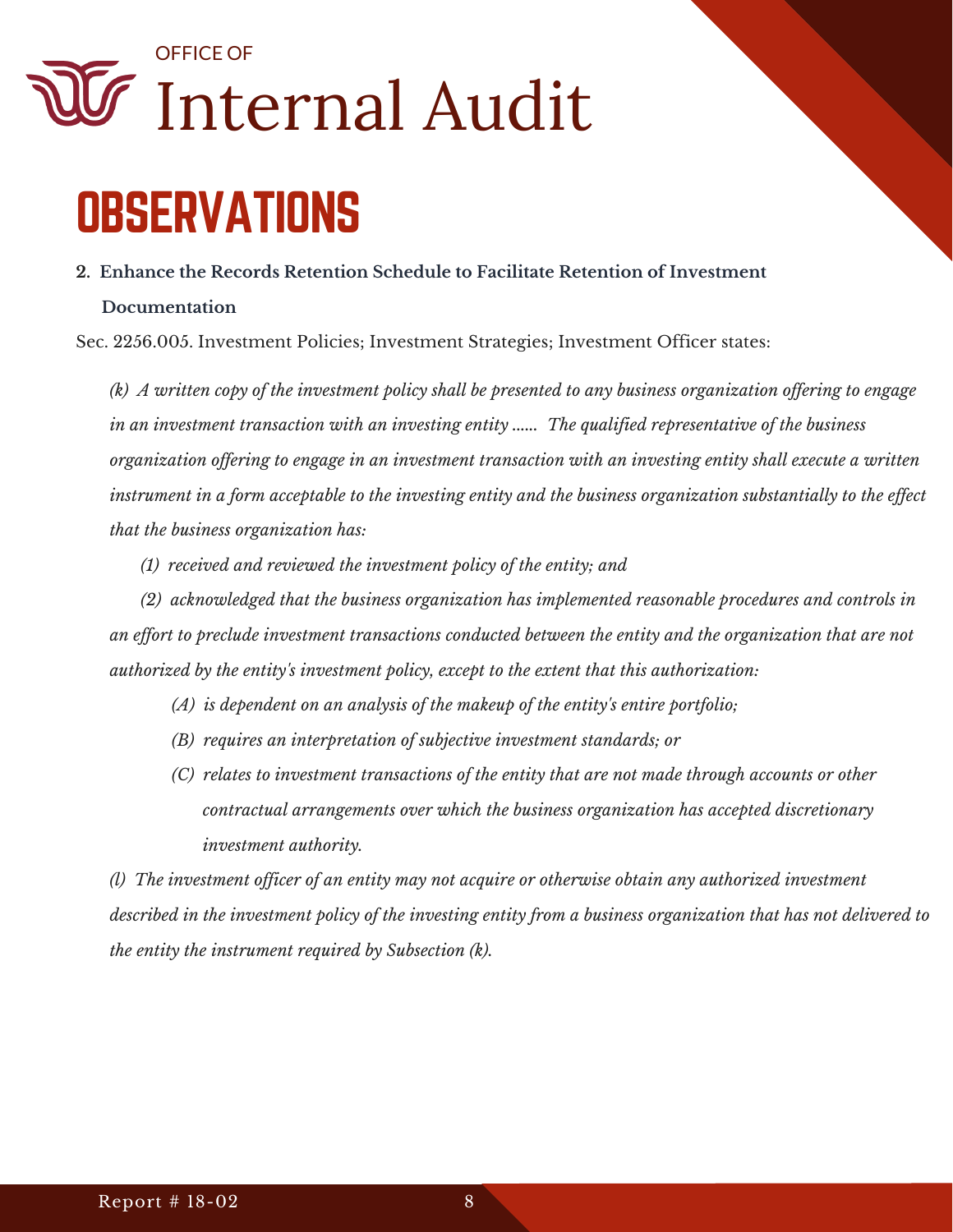### **OBSERVATIONS**

Records of receipt and acknowledgment of TWU's investment policies for LOGIC were not available for review, since this investment agreements was initially executed more than five years ago. According to the institution's Records Retention Schedule, investment related documentation must only be maintained for four years. Therefore, we were unable to confirm that TWU provided copies of the investment policies, and received acknowledgements as required per the PFIA.

**Recommendation:**  The Records Retention Schedule should be enhanced to require that investment related documentation be maintained for a period that would allow the institution to demonstrate that institutional investment policies were provided and the subsequent acknowledgements were received from entities that the institution has entered into investment related agreements.

**Management's Response:** The Controller's Office will request a modification to the TWU records retention schedule to require these investment certifications to be maintained throughout the life of the agreements.

**Person Responsible for Implementation:**  Carolyn Whitlock, Associate Vice President - Controller and Treasury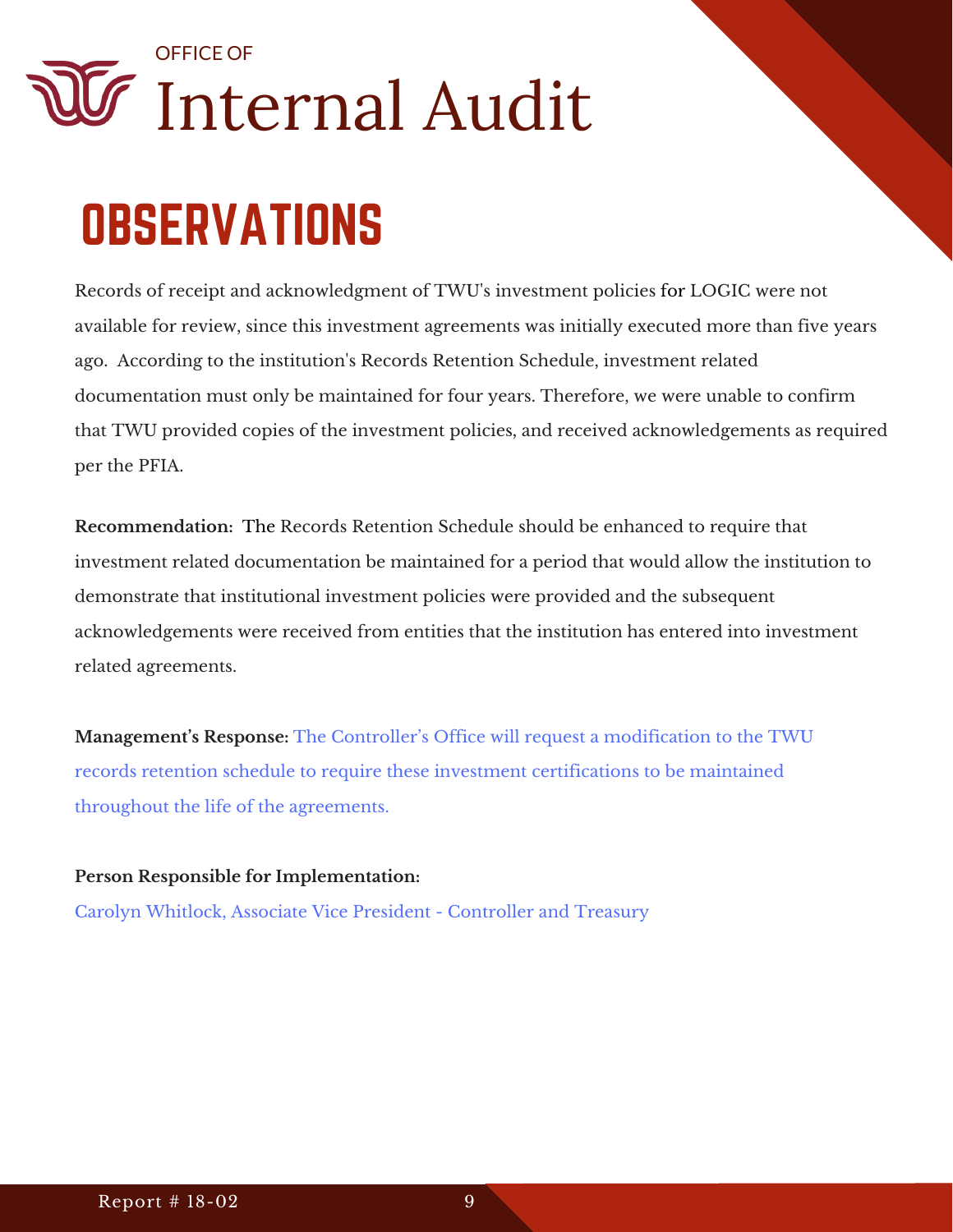### **OBSERVATIONS**

#### **3. Ensure Reporting Methodology is Documented**

The State Auditor's Office states:

*To the greatest extent practical, the overall market value of investments and deposits reported in the Annual Investment Report (Including Deposits) should agree with the amounts reported in the institution's final financial statements for the fiscal year.*

Although the Annual Investment Report (AIR) agrees to the greatest extent to the Annual Financial Report (AFR) for fiscal years 2016 and 2017, it was determined that the reporting method for the total investment amount reflected on the AFR was not consistent during the biennium. Total of investments for fiscal year 2016 was reported at gross which included the end-of-the-year adjustment from the Investment Manager. However, for fiscal year 2017, the amount was reported net of this adjustment. Without a documented methodology , the methodology that is utilized could be open to interpretation and could violate the consistency principle. The consistency principle states that, once an accounting principle or method is adopted, an institution continues to follow it consistently in future accounting periods. Changes to the methodology are only made if the new version in some way improves the accuracy of the financial results.

**Recommendation:**  The Controller's Office should ensure that the reporting methodology for the total investment amount included on the annual financial report be documented.

**Management's Response:** The Annual Investment Report procedures will be updated to include instructions to utilize the "Net Calculation" for the funds managed by the A&M System Cash Concentration Pool to ensure consistency in reporting.

#### **Person Responsible for Implementation:**

Carolyn Whitlock, Associate Vice President - Controller and Treasury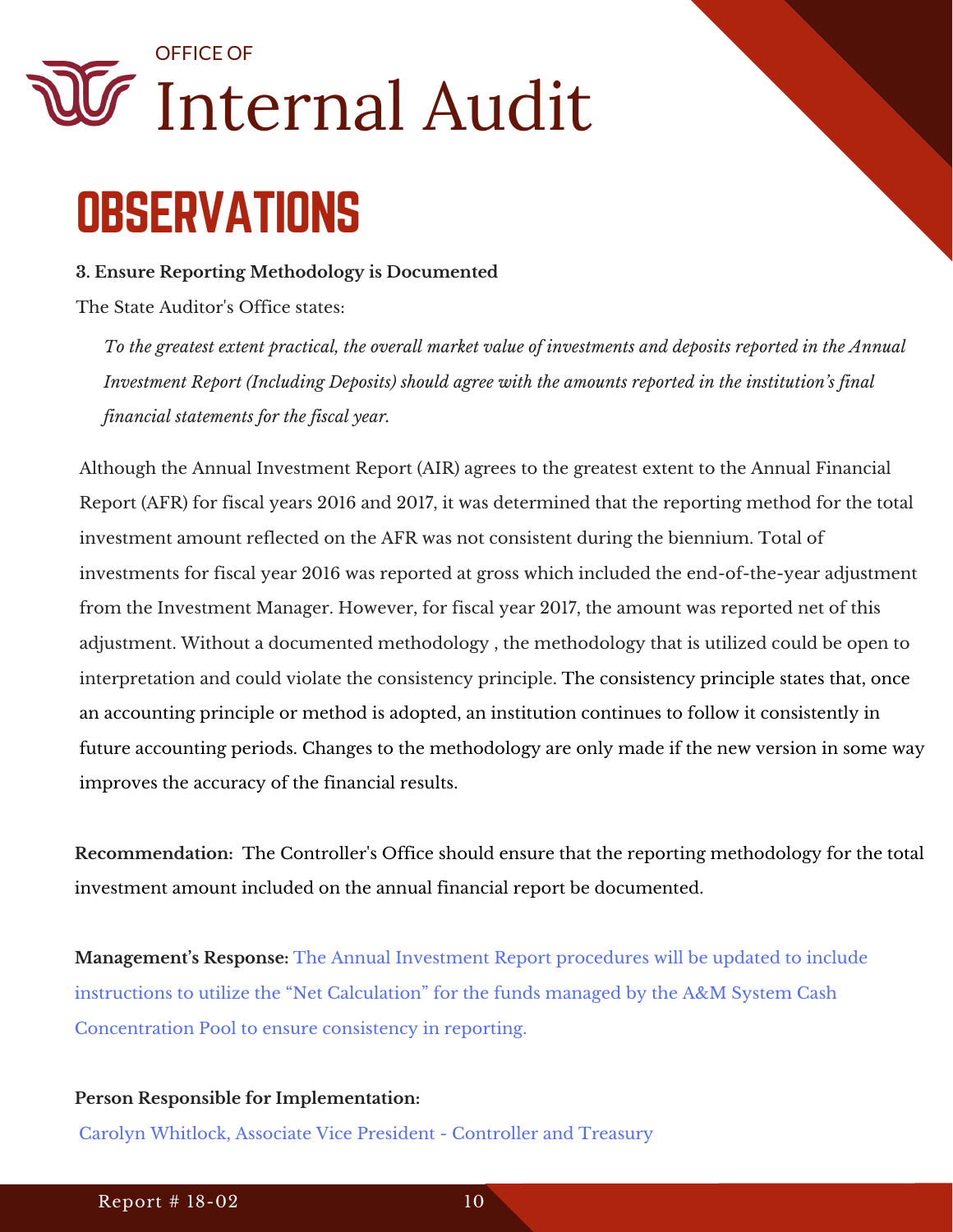### **OBSERVATIONS** Internal Audit OFFICE OF

#### **4. Ensure the Audit of Investments is Completed and Filed Timely**

Section 2256.005 (n), Investment Policies; Investment Strategies; Investment Officer, state:

*(n) Except as provided by Subsection (o), at least once every two years a state agency shall arrange for a compliance audit of management controls on investments and adherence to the agency's established investment policies. The compliance audit shall be performed by the agency's internal auditor or by a private auditor employed in the manner provided by Section 321.020. Not later than January 1 of each even-numbered year a state agency shall report the results of the most recent audit performed under this subsection to the state auditor.* 

Due to the Office of Internal Audit's turnover followed by a hiring freeze, an audit of investments was not completed and filed to the State Auditor's Office (SAO) timely. The Assistant Director for Internal Audit resigned his position on February 2016, subsequently the Director left his position on October 2016. The state hiring freeze went into effect from January 31, 2017 through August 31, 2017. A new Director was hired on December 1, 2017. The SAO was informed of the delay in completing the audit. A request for the institution to be provided an extension to complete the audit was subsequently submitted to the SAO, however the request was not approved. An untimely audit could lead to delayed detection of deficiencies and subsequent delays in implementation of corrective action of deficiencies.

**Recommendation:** Internal Audit should ensure that audits of investments are completed and filed timely each biennium.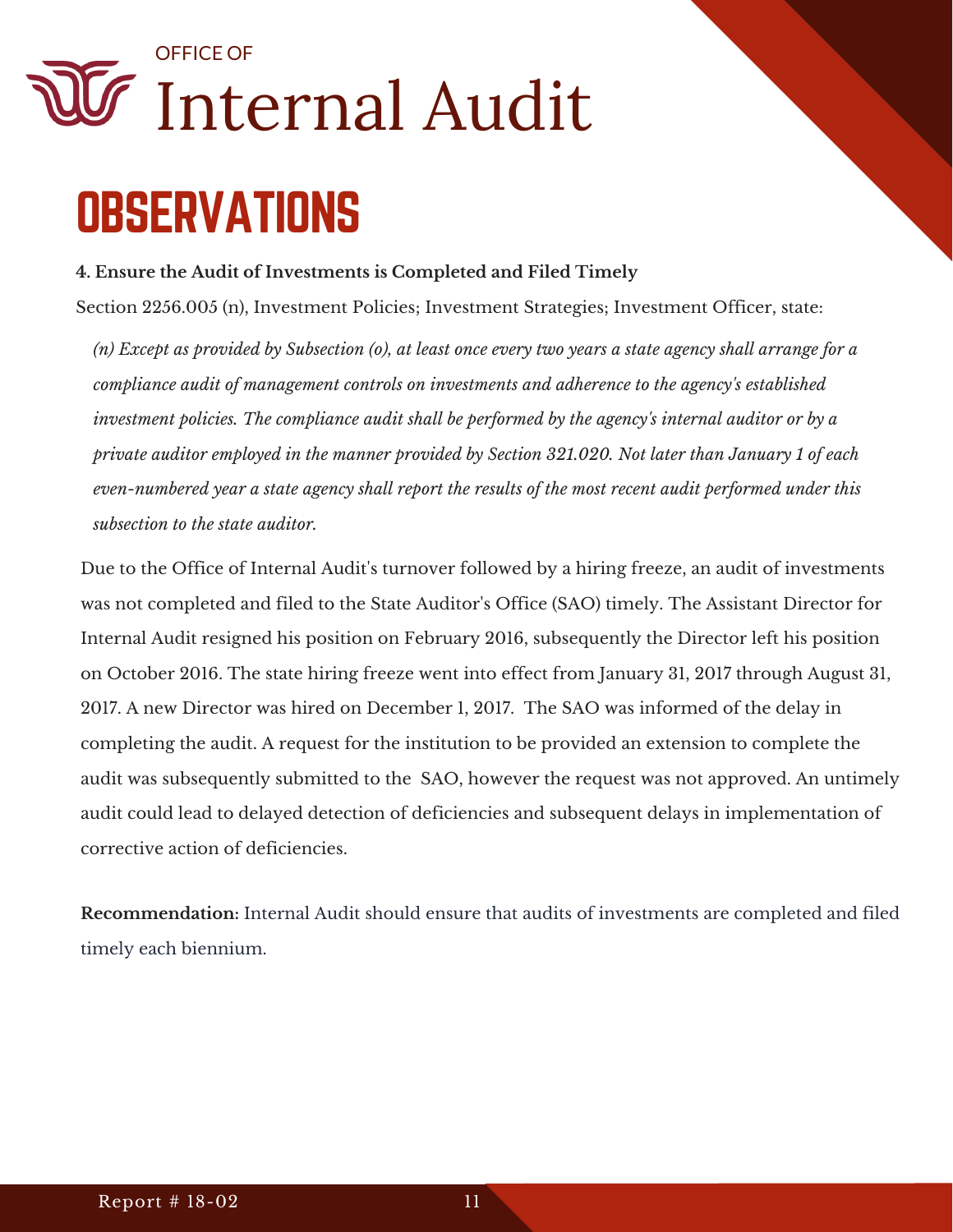### **OBSERVATIONS**

#### **5. Ensure Annual Investment Reports and Investment Policies are Properly Filed**

General Appropriations Act (84th Legislature), Article III, Special Provisions Relating Only to State Agencies of Higher Education, 5. Investment Reports (Rider 5) state:

*a. The governing board of each of the educational institutions named in this Article shall file with the State Auditor, Comptroller of Public Accounts, Legislative Budget Board, and the Governor an annual report of all investment transactions involving endowment funds, shortterm and long-term investment funds, and all other securities transactions, in a method prescribed by the State Auditor's Office.* 

*b. The governing boards of each educational institution named in this Article must adopt formal investment policies. Each governing board shall submit to the Legislative Budget Board and State Auditor's Office a copy of their investment policy by December 31 of each year.* 

Although the Annual Investment Report (AIR) was completed and timely submitted to the State Auditor's Office (SAO), it was not submitted to the Comptroller and the Governor. Moreover, the AIR was submitted to the Legislative Budget Board (LBB) after Internal Audit made the request for submission documentation to be provided. In addition, there is no confirmation available that substantiates the investment policies were submitted to the LBB. Failing to submit investment reports timely to the appropriate agencies increases the possibility to be found non-compliant by those agencies in relation to the Rider 5.

**Recommendation:**  The Controller's Office should ensure that annual investment reports and investment policies are filed timely and submitted to all the appropriate agencies.

**Management's Response:** In addition to posting on the TWU Controller's website, a copy of the Investment Policy and Annual Investment Report will be physically mailed to the Governor's Office and State Comptroller's Office, and the report will be electronically uploaded to the Legislative Budget Board.

#### **Person Responsible for Implementation:**

Carolyn Whitlock, Associate Vice President - Controller and Treasury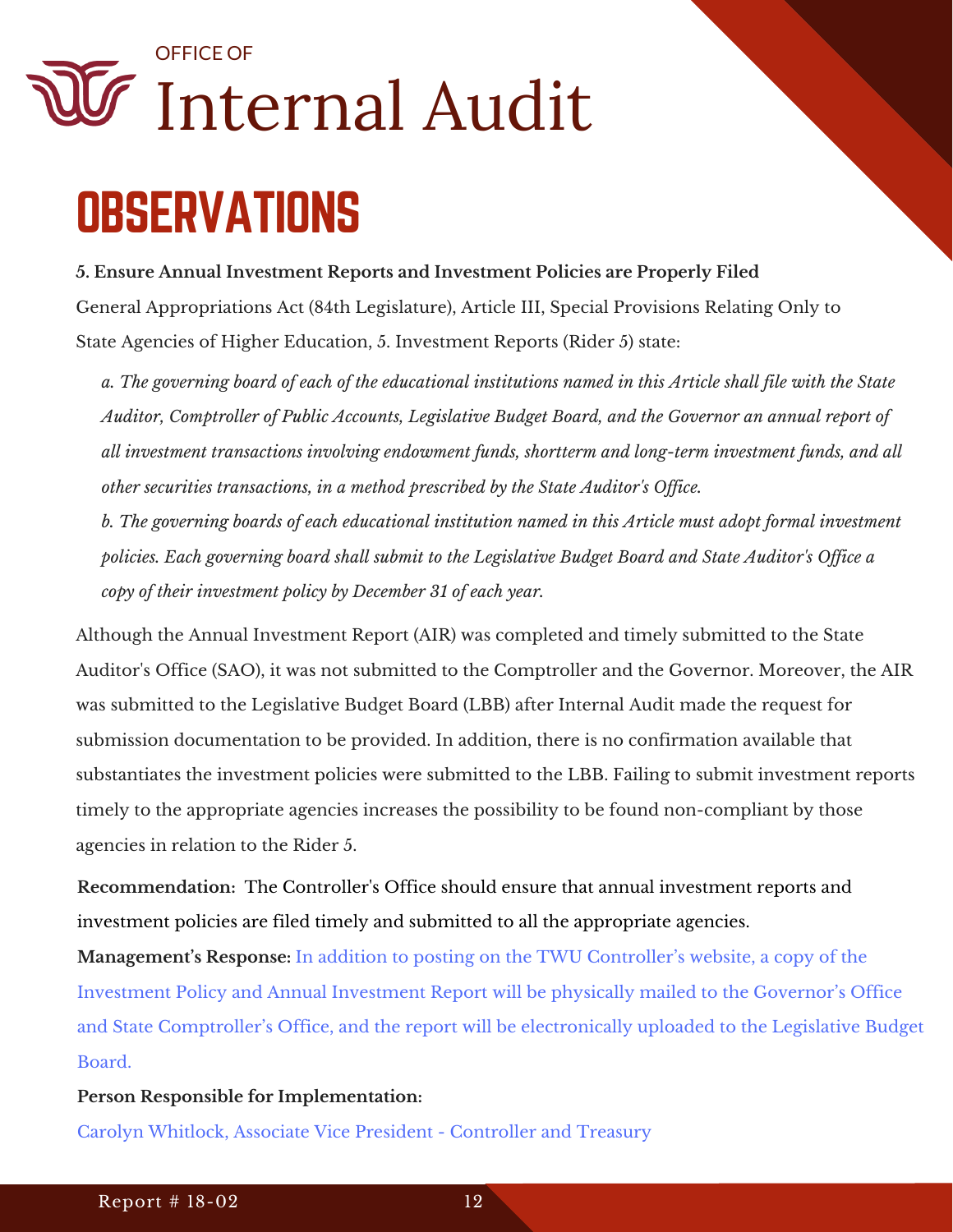### **CONCLUSION**

Based on the work performed, we conclude that overall, TWU is in compliance with the Public Funds Investment Act (PFIA) (Government Code, Section 2256) and the TWU Investment Policies. Management controls on investments are effective and adhere to the TWU Investment Policies. Implementation of the recommendations will enhance compliance with applicable requirements.

We appreciate the courtesy and cooperation received from the management and staff in the the Office of the Controller and Treasury as part of this audit.

### STAFF ASSIGNED TO THE AUDIT

Maria D. Marroquin, MBA, CFE Senior Auditor